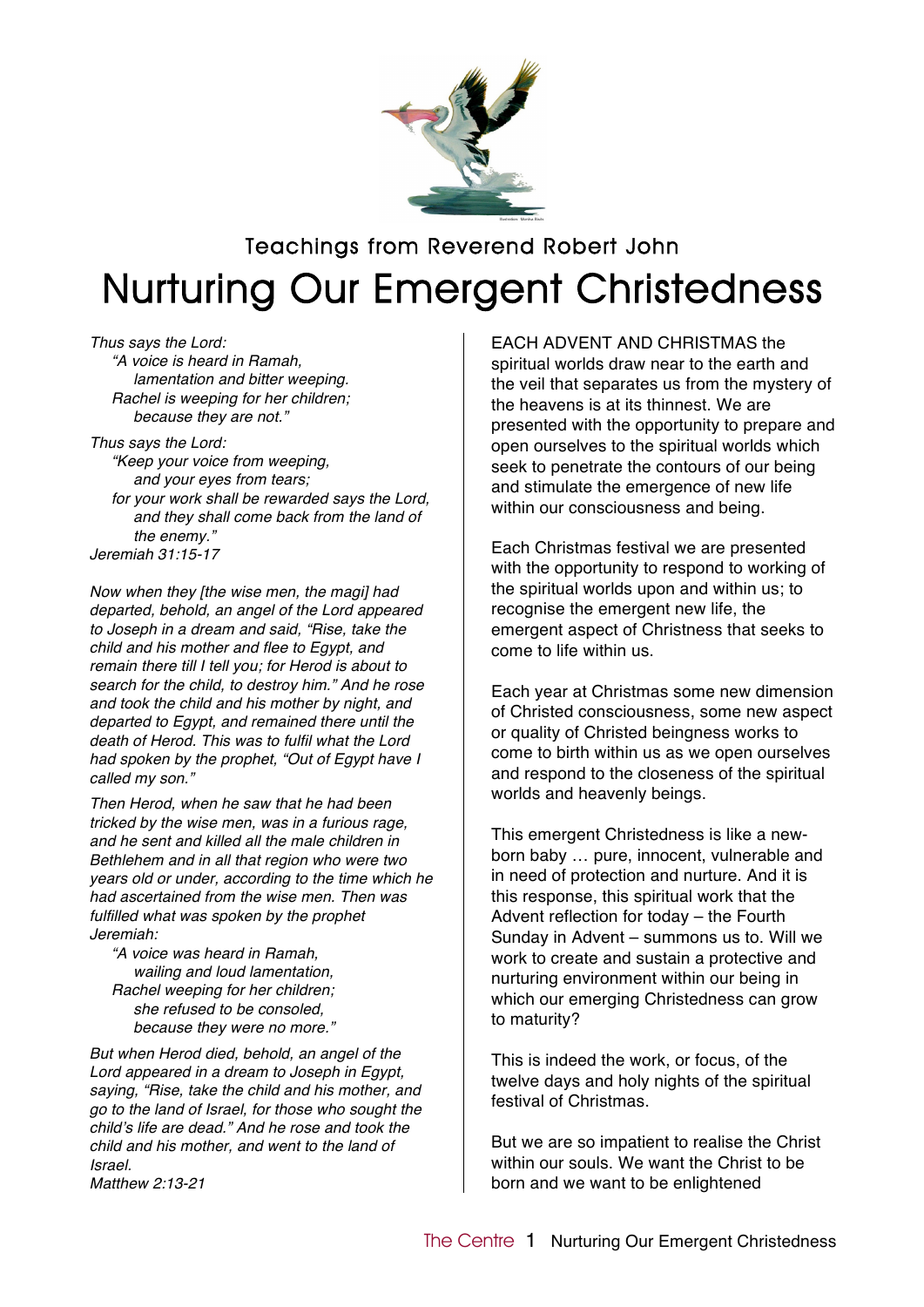overnight, in an instant – but time and effort are required. Imagine for a moment the newborn baby in Bethlehem and ask yourself: Is any baby aware of its sonship? Is it aware that it is born into a particular family? Is it aware of who its mother and father really are? And was that infant born at Christmastime aware of Mary and Joseph, of Herod the king, of Bethlehem being its birthplace and who the three kings were? And the answer is clearly: No, he wasn't. So how can we be so impatient to become conscious of the Christ when the Christ himself was not conscious?

He was born, so Matthew's Gospel tells us, in Bethlehem in Judea. If we look at this from the point of view of our own soul, where he was born is as irrelevant to us today as is where we were born. More important is the fact that the Christ can only be born in a soul that acknowledges spiritual realities, a soul that is aware of the existence of worlds other than this present physical one, a soul that is open and responsive to the heavens. Christ can only enter into the soul that judges, not according to sense perceptions, but rather by the cause and the expression of spirit in this world. This is the first principle, the meaning of Bethlehem in Judea – that we must have this acknowledgement, openness and responsiveness to spiritual reality before Christ is born in our soul.

A king represents the will, and the three kings in this story are some of the wills (or expressions of will) that live within our being. It is wrong to think that we only have one will, for in fact we have many. And these three great wills worshipped the Christ.

And when the birth has occurred within us, then the work, or focus, of the twelve days and holy nights of the spiritual festival of Christmas is protecting, nurturing, maturing that newly-born aspect of Christedness which is the gift of the heavens to us.

Matthew's Gospel, chapter two, draws our attention to three responses or reactions that impact on our capability to protect and nurture to maturity the Christ-child within us:

• the adoration and worship by the wise men, or magi;

- the rageful slaughter of the infants by Herod; and
- the protective care of Joseph and Mary fleeing to Egypt.

### **Wise Men – The Positive Response of Our Will**

We know that metaphysically Herod is a representation of the action of our will. We're perhaps not so mindful that the wise men, or magi, also represent the action of our will. Matthew is presenting to us two ways in which we can respond or react to the newness of Christed life that emerges in us at Christ. We can *respond* like the wise men, or we can *react* like Herod.

Matthew tells us that the three wise men or kings fell down and *worshipped* the Christchild, and then they offered him their gifts of gold, frankincense and myrrh (Mt 2:11). What do these three kings represent? A king is a mighty person and often, as history tells us, a dominating tyrant by whose decree you either lived or died, were tortured or elevated. A king represents the will, and the three kings in this story are some of the wills (or expressions of will) that live within our being. It is wrong to think that we only have one will, for in fact we have many. And these three great wills *worshipped* the Christ.

> Tradition tells us that the first king was the king of Tarsus. Tarsus controls the intellect and spiritual thoughts and is that particular part of our being which tells us how spiritual we are, how intellectually elevated we are, and how near to the

Godhead. We can think of it spiritual egotism, and it must be subjected to the Christ. Our intellect with all its beauty, our spirituality, our spiritual gifts and our inspiration must all be subjected to the Christ. When we worship Christ on that level, then our pride will disappear.

The second king was the king of Arabia. He represents our undisciplined thoughts. It is with these thoughts that we try to defend ourselves. Arguments and opinions come from undisciplined thoughts and they build a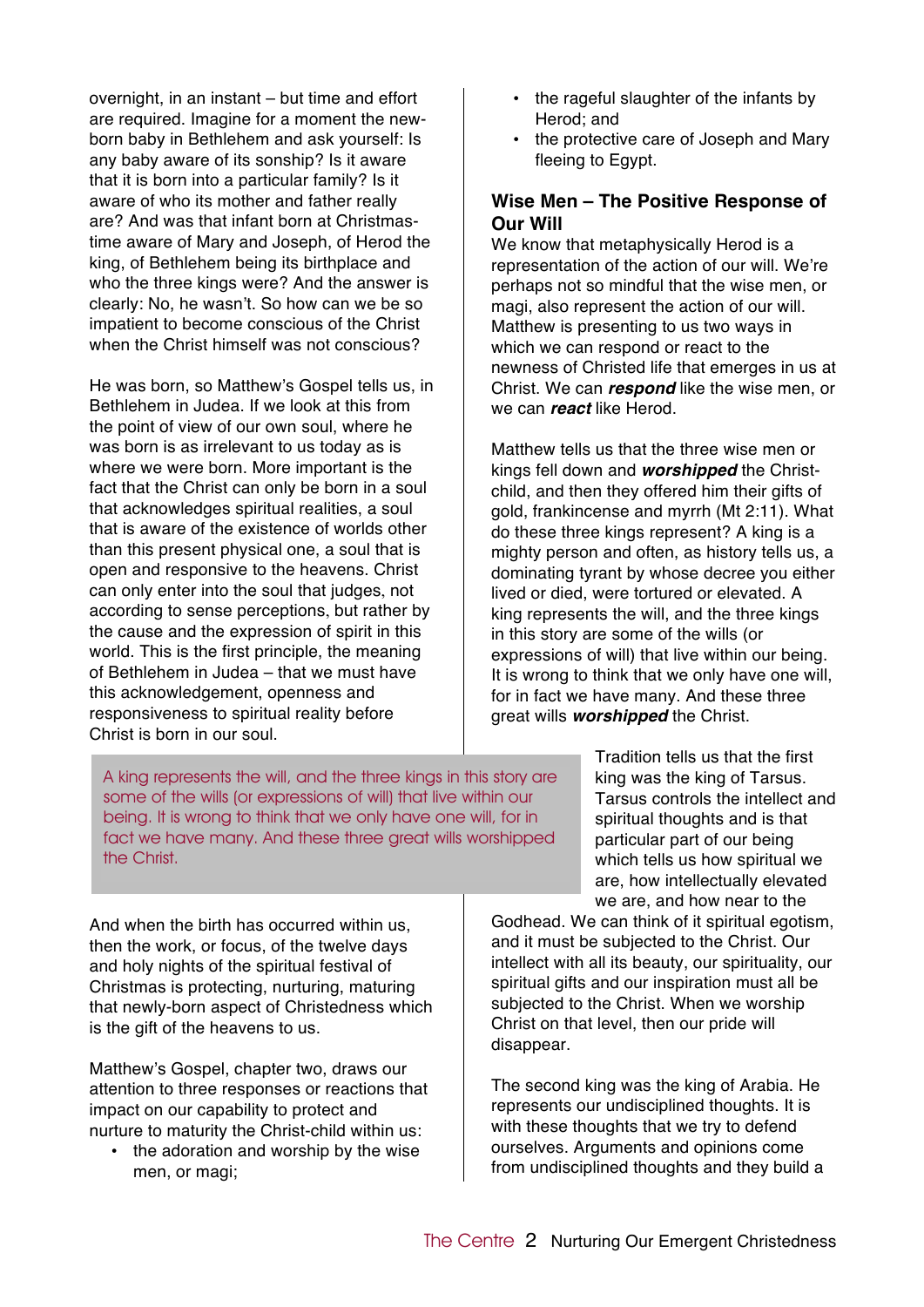powerful wall around us that no one can penetrate. This wilfulness must also be given over to the Christ. We have to worship him despite our undisciplined thoughts.

The third king was the king of Sheba in Ethiopia. He is the king that wants stability. He wants a return to the original state of living in paradise. He wants to have peace and equilibrium. This ideal also needs to be subjected to the Christ. Ask any person who is intellectual, spiritually-minded, and who has this ideal of stability and equilibrium, what they want most in their life and the answer will always be: I want peace. How can I get peace?

The reason we equate Christmas with peace is because the angels sang, *Glory to God in the highest and on earth peace*. But these angels were singing about an age that lies two thousand years in the future. That is why

Christ could say, *I didn*'*t come to bring peace, I came to bring the sword*. That is the promise of Christmas. Christ doesn't bring peace; he is peace. He didn't come to bring us something. He came that we might have *him*. In our reluctance we want the gifts, but

not the giver. Christ didn't come to bring us all these "things". If Matthew's Gospel is read carefully we find that the three kings *worshipped* him before they gave their gifts. and neither they nor Christ sought for gifts.

We all have idealistic thoughts when we discover something new, be it a relationship, a job, a baby or whatever. In time, though, we come to realise how difficult the road really is. We lay a firm foundation for the future when we present the willful elements within us to Christ, and when we worship him saying, *You be the king, the wise person, in my soul. Through you I will gain a peace that will enable me stand fast in difficult times.*

Part of the work, then, of protecting and nurturing the new-born Christedness within our being is for us to be worshipful, filled with adoration, and to subject our will to Christ so that the working of our will may become spiritually enriching.

The journey and visitation of the wise men represents, then, the purposeful action of the spirit and the positive expression of our soul faculty of willing.

#### **Herod – Our Negative Wilful Reaction**

But we must also be on guard against unbridled *wilfulness* within our being – the negative, reactive expression of the will that is represented by the other king in the gospel story: Herod.

Herod represents a wilfulness that is not offered into the service of Christ; a wilfulness that is caught up in an earthliness or worldliness uninformed by spiritual truth. It is a wilfulness that fails to be mindful of spiritual realities; that acts only in accordance with the perception of our physical senses rather than seeing things as the manifestation and expression of spirit. We often think of this as the ego.

We lay a firm foundation for the future when we present the willful elements within us to Christ, and when we worship him saying, You be the king, the wise person, in my soul. Through you I will gain a peace that will enable me stand fast in difficult times.

> This lower expression of wilfulness (represented by Herod) can be very destructive, especially to new ideas, new thoughts, new expressions of consciousness. Herod's rageful order of the slaughter of all the male infants shows us the danger of such wilfulness. It represents the destruction of new and creative ideas before they have the chance to develop and be expressed. A view of life dominated by sense perception and forgetful of spiritual reality feels threatened by anything new and creative that emerges in us through the action of spirit – and it lashes out, violently, destructively.

In his Advent reflection for today, Rev Mario, alerts us to this danger:

*The spiritual point of view of this story warns us [he says] to be careful with the Herod within us, so that this wilful element does not destroy the new born spirit within our soul.*

*It is so wonderful to have the first experience of*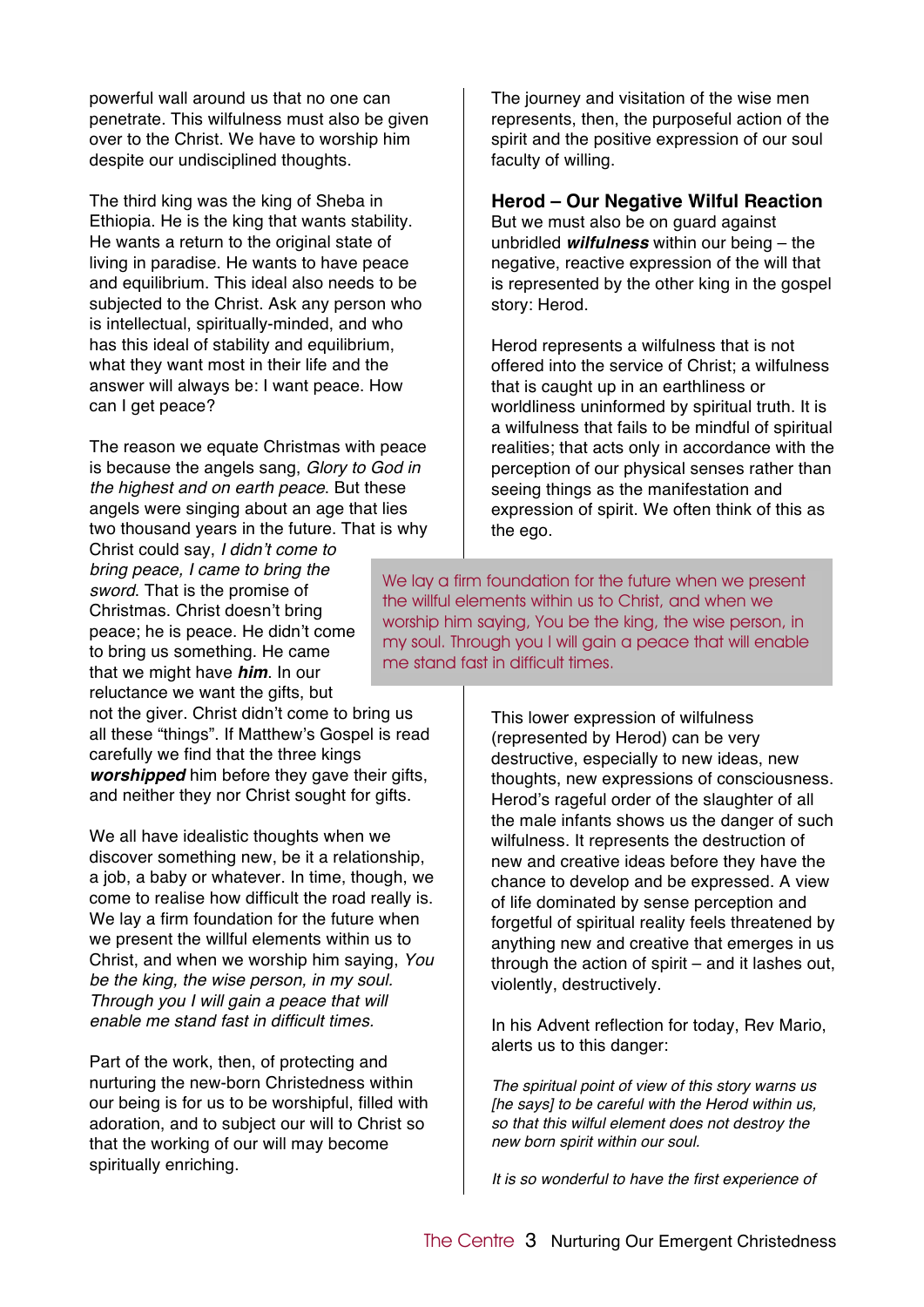*Christ and to be conscious of it, but eventually, like everything else, you may get used to it, and then self-will may well take over and try to destroy that most precious element and power within your heart. Protect it well. Let both wisdom and love nurture the new-born Christ within your soul.*

Mario then reminds us of the means of protection we have available to us as described by Paul in Ephesians 6:

*Put on the whole armour of God, that you may be able to stand against the wiles of the devil. Stand therefore, having girded your loins with truth, and having put on the breast-plate of righteousness, and having shod your feet with the equipment of the gospel of peace; above all, taking the shield of faith, with which you can quench all the flaming darts of the evil one. And take the helmet of salvation, and the sword of the spirit, which is the word of God. Pray at all times in the Spirit, with all prayer and supplication. To that end keep alert with all perseverance.*

The items that make up the armour of God are, in fact, the qualities of truth, righteousness, faith, peace, sensitive will, and devotion. None of these qualities should be missing, for they make up the totality of a spiritual person. They enable us to be

the worldly horizon. It gives the impetus and knowledge that the heavens are, indeed, steering human progress.

**Peace** is born out of the grace of faith. You can only be peaceful when you know that the path you are treading is purposeful, and will eventually lead you to your goal and higher purposes. Peace does not mean a change of circumstances. It does not mean that you can sit back and let the world flow past. It does not mean being passive, rather it means doing what needs to be done and, in that purposeful activity, finding greater stillness.

The **helmet of salvation** protects the brain which houses our thinking power –earthly as well as heavenly – and has the ability to perceive above and beyond the borders of our existence; the capacity to develop the channels needed for spiritual perception and understanding. It is through the brain that we become aware of ourselves – not only of our littleness, imperfections and shortcomings, but also of our salvation. It is through our thinking power that we become aware of Christ, and know that wholemaking power is working in and through us.

spiritual individuals who have transformed our desire nature dominated by sense perception into positive and spiritual purposefulness.

The word of God is revealed to us when we need it. Whenever we need to defend our own integrity, our inner I AMness, the word of God reveals itself and tells us how to use the sword – the will – in order to conquer the darker forces existing within and around us.

**Truth** is connected with the working of Christ within our soul, our ability to be real to ourselves and others, and with the working of Christ within the evolution of the world. It has an affinity with spiritual perception, with understanding the reality of the working of the Gods within evolution.

**Righteousness** means "to be good" or "to do the good". It is the ability to do the right thing at the right moment – not to be swayed by false feelings and emotions, and neither to be subject to wrong thinking or hang-ups.

**Faith** is the intelligent knowingness that assures the existence of another realm, another goal, and another purpose beyond When Paul finally mentions the **sword**, we realise that all along he has been writing about the three elements which assist the human being towards perfection. Up to this point Paul has been talking about the development of the thinking and feeling aspects, but with the mention of the *sword of the spirit* he arrives at the willing element. The sword represents the spiritual will which can only be exercised by spirit in a spiritual manner, and it has nothing whatsoever to do with wilfulness. The will is the *word of God*. Not the word of God as it is portrayed in the Bible, but rather the word and will of God that comes to us during the night when we are asleep, or when we are meditating, or when we are still and at ease. The word of God is revealed to us when we need it. Whenever we need to defend our own integrity, our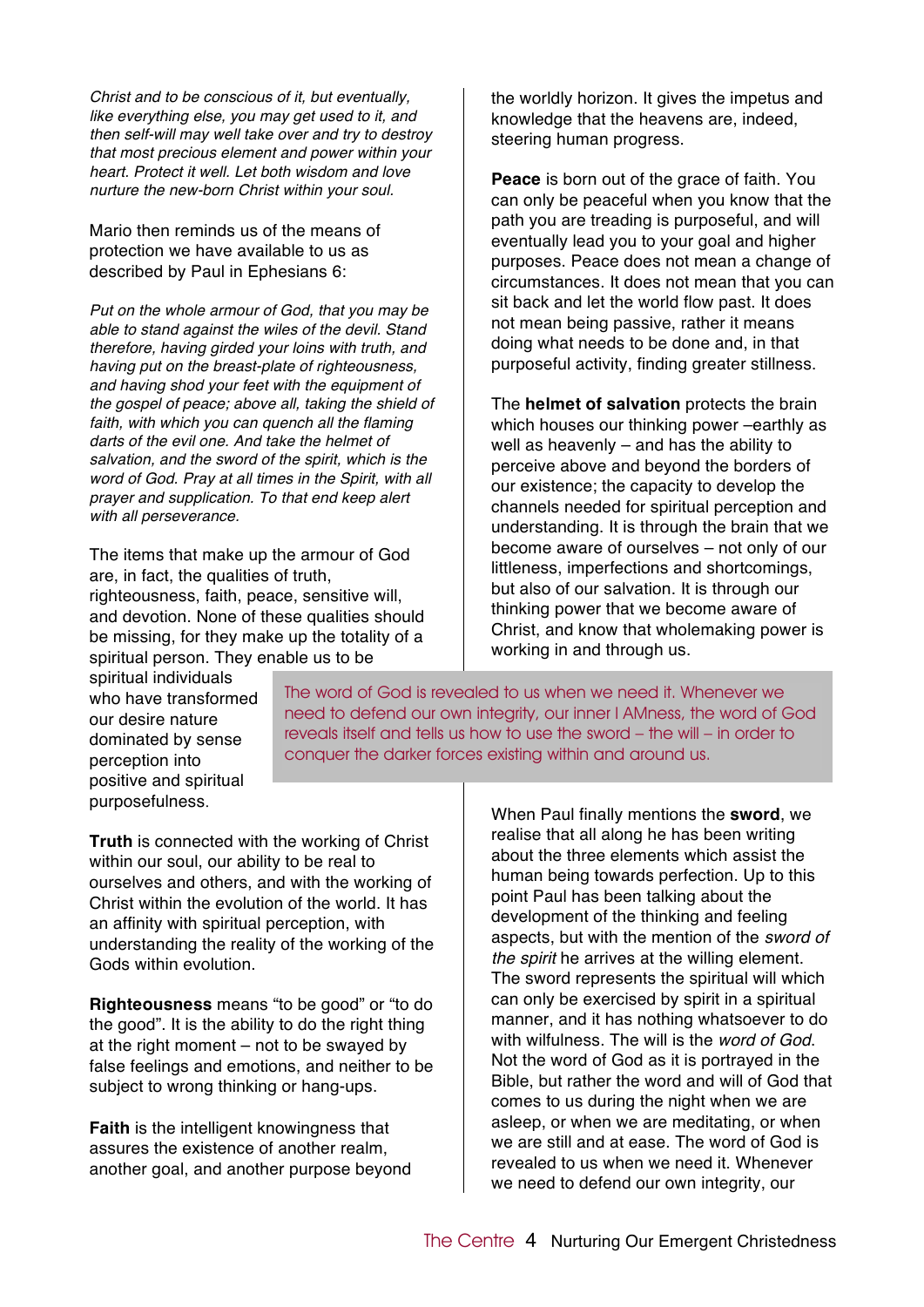inner I AMness, the *word of God* reveals itself and tells us how to use the sword – the will – in order to conquer the darker forces existing within and around us.

Silence brings forth wisdom. Silence brings forth insight. Silence gives us serenity. Silence brings us closer to God. Silence is learning. Silence brings peace and devotion. Silence fills the soul with the contents of the spirit.

Paul gives us a recipe using thinking, feeling and willing as the ingredients. These three elements are heavenly, spiritual, and full of power. Because they are spiritual, we have to discover and use them in a spiritual manner, and that is why Paul admonishes us to use **prayer** as the instrument. Prayer means to be identified with Christ. It means to be on equal terms with him, to speak as friend to friend, as soul to soul, and as spirit to spirit. It is not a mere mumbling of words, but rather a heart-felt communication.

Developing these qualities protects the newly emergent Christedness within our being from the rageful destructiveness of our willfulness and ego.

### **Joseph and Mary and the Flight into Egypt – Protecting and Nurturing Our Emergent Christedness**

Matthew's Gospel also alerts us to the significant role Joseph and Mary and their flight into Egypt play in our work of protecting and nurturing the newly emergent Christedness within us. We know that Joseph and Mary represent our wisdom and love, and from Matthew's account it is clear that our wisdom in particular must be alert, responsive and active.

Joseph, of course, means much more than wisdom. *God shall enlarge you. God will make you victorious. God will add more and more and more to you. God will make you perfect, and you will walk in the centre of his perfect will.* That is what the name Joseph means.

Joseph also means silence. Did you notice in the reading from St Matthew that Joseph did not utter a single word? Mary had a lot to say after the angel had departed; but Joseph, not

> a word. He just did as he was instructed. He believed his dreams and acted upon them. Silence brings forth wisdom. Silence brings forth insight. Silence gives us serenity. Silence brings us closer to God. Silence is learning. Silence brings

peace and devotion. Silence fills the soul with the contents of the spirit.

Joseph trusted his dreams, and therefore represents imagination as well – one who can be still and in the silence behold the heavens opened and perceive the workings of the kingdom of the Gods.

During the twelve days and holy nights that comprise the Christmas festival we need to submit our will to Christ, and use the faculty of willing spiritually, purposefully, in order to hold at bay the busyness and activity of everyday living. We must use our will to work to make time to be still, silent and beholding of all that the heavens stream toward us. Then the wisdom this builds up within us, and the love that rises up in us in response, will indeed protect and nurture our new-born Christedness towards maturity.

## **Conclusion**

The day draws near when Christ's glory will make radiant the dark night of our longing. This Christmas-time, may we each utilise the wealth of our resources to protect and nurture the new spiritual life emerging within us through the action of his spirit. May Christ's life grow to maturity in us, and may our being and living proclaim his glory.

So shall it be.